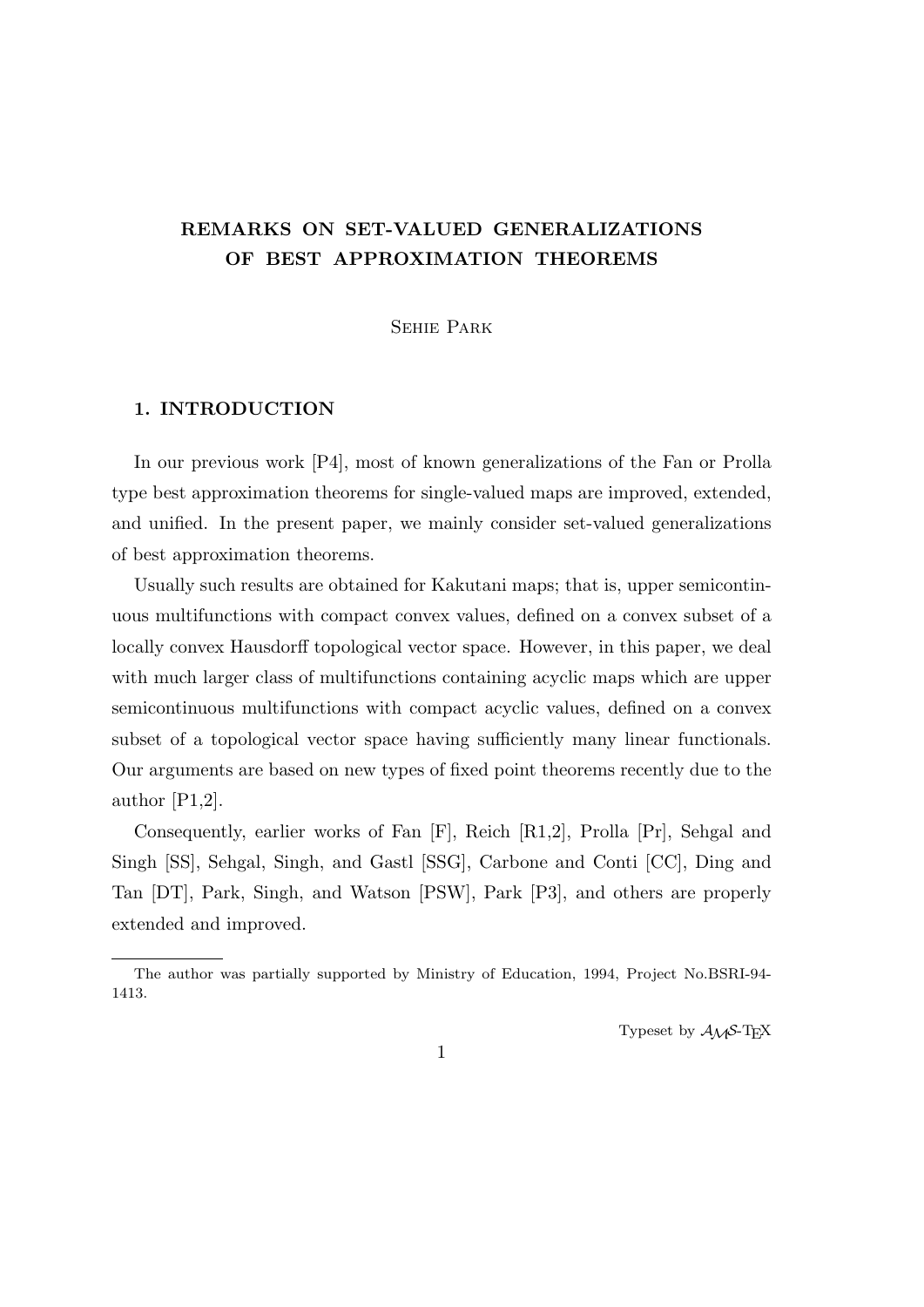#### **2. PRELIMINARIES**

A *multifunction* or *set-valued map* (simply, *map*)  $F: X \to 2^Y$  is a function with nonempty set-values  $Fx \subset Y$  for each  $x \in X$ . The set  $\{(x, y) : y \in Fx\}$  is called either the *graph* of *F* or, simply, *F*. So  $(x, y) \in F$  if and only if  $y \in Fx$ . For any *A* ⊂ *X*, let  $F(A) = \bigcup \{Fx : x \in A\}$ . For any  $B \subset Y$ , let  $F^{-1}(B) = \{x \in X : x \in A\}$ .  $Fx \cap B \neq \emptyset$ . If *B* is a singleton  $\{y\}$  in *Y*, then  $F^{-1}(B)$  is called a *fiber* denoted *F −*1 *y*.

For topological spaces *X* and *Y*, a map  $F: X \to 2^Y$  is upper semicontinuous (u.s.c.) if, for each closed set  $B \subset Y$ ,  $F^{-1}(B)$  is closed in *X*; *lower semicontinuous* (l.s.c.) if, for each open set  $B \subset Y$ ,  $F^{-1}(B)$  is open in *X*; *continuous* if *F* is both u.s.c. and l.s.c.; and *compact* if *F*(*X*) is contained in a compact subset of *Y* . A set  $K \subset X$  is said to be *σ*-*compact* if K is a countable union of compact sets. A nonempty topological space is *acyclic* if all of its reduced Cech homology groups over rationals vanish.

A *convex space C* is a nonempty convex set with any topology that induces the Euclidean topology on the convex hulls of its finite subsets. Such convex hulls are called *polytopes*.

Given a class  $\mathbb{L}$  of maps,  $\mathbb{L}(X, Y)$  denotes the set of all maps  $F: X \to 2^Y$ belonging to  $\mathbb{L}$ , and  $\mathbb{L}_c$  the set of all finite composites of maps in  $\mathbb{L}$ .

A class  $\mathfrak A$  of maps is one satisfying the following:

- (i)  $\mathfrak A$  contains the class  $\mathbb C$  of (single-valued) continuous functions;
- (ii) each  $F \in \mathfrak{A}_c$  is u.s.c. and compact-valued; and
- (iii) for any polytope *P*, each  $F \in \mathfrak{A}_{c}(P, P)$  has a fixed point.

Examples of  $\mathfrak A$  are  $\mathbb C$ , the Kakutani maps  $\mathbb K$  (with convex values), the acyclic maps V (with acyclic values), the Aronszajn maps M (with  $R_\delta$  values) [Gr], the O'Neill maps  $\mathbb N$  (with values consisting of one or  $m$  acyclic components, where  $m$  is fixed)  $[Gr]$ , the approachable maps  $\mathbb A$  in topological vector spaces  $[BD 1-3]$ , admissible maps in the sense of Górniewicz  $[G]$ , permissible maps of Dzedzej  $[D]$ , and others. Moreover, we define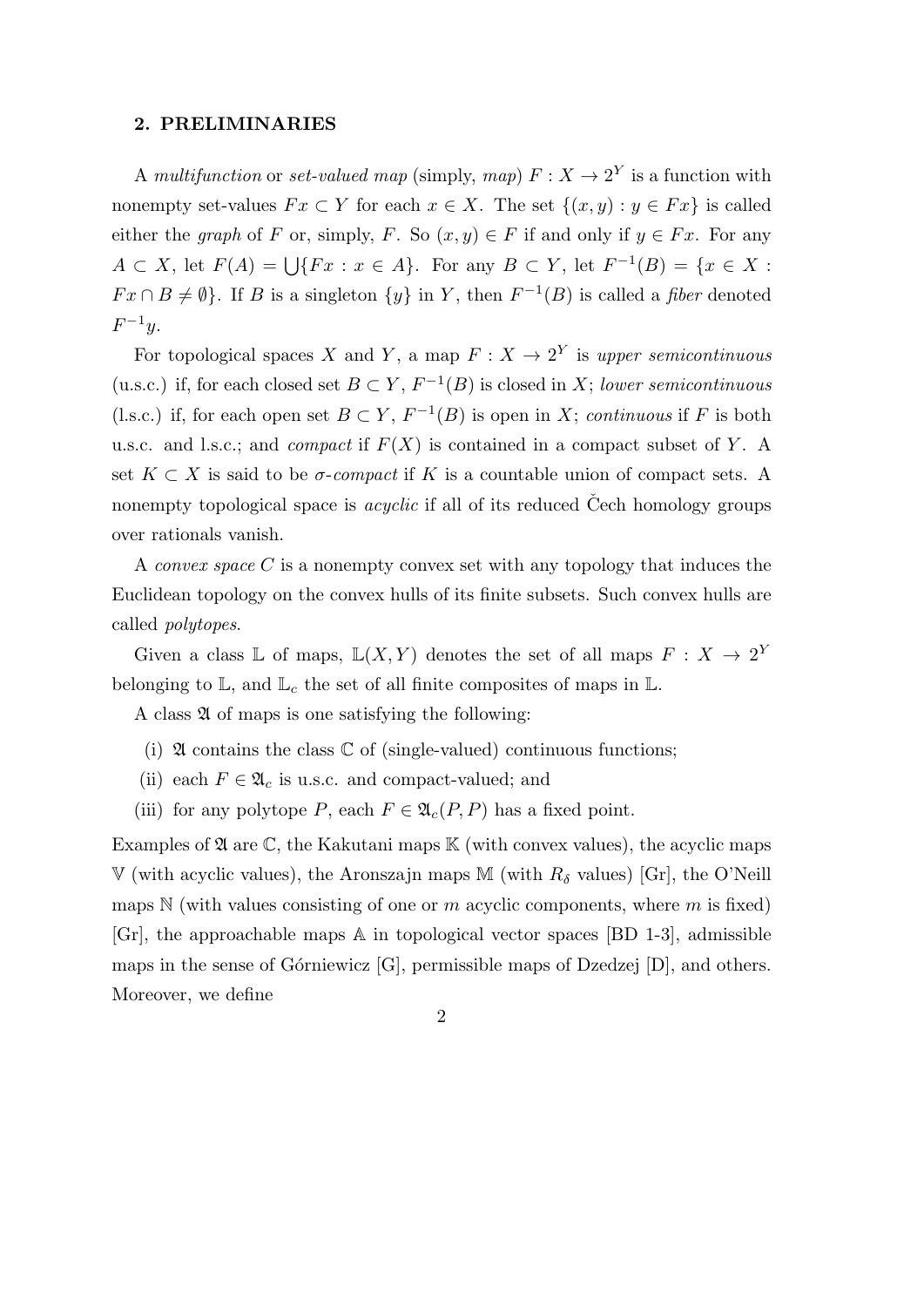$F \in \mathfrak{A}_c^{\sigma}(X, Y) \iff \text{for any } \sigma\text{-compact subset } K \text{ of } X, \text{ there is a } \Gamma \in \mathfrak{A}_c(X, Y)$ such that  $\Gamma x \subset F x$  for each  $x \in K$ .

 $F \in \mathfrak{A}_c^{\kappa}(X, Y) \iff \text{for any compact subset } K \text{ of } X, \text{ there is a } \Gamma \in \mathfrak{A}_c(X, Y)$ such that  $\Gamma x \subset F x$  for each  $x \in K$ .

Note that  $\mathfrak{A} \subset \mathfrak{A}_c \subset \mathfrak{A}_c^{\sigma} \subset \mathfrak{A}_c^{\kappa}$ . Examples of  $\mathfrak{A}_c^{\sigma}$  are  $\mathbb{K}_c^{\sigma}$  due to Lassonde [L] and  $\mathbb{V}_c^{\sigma}$  due to Park, Singh, and Watson [PSW]. Note that  $\mathbb{K}_c^{\sigma}$  contains classes  $\mathbb{K}$ ,  $\mathbb{R}$ , and  $T$  in [L].

In this paper, *we assume that*  $\mathbb{V} \subset \mathfrak{A}$ ; that is, *a class*  $\mathfrak{A}_{c}^{\kappa}$  *always contains*  $\mathbb{V}_{c}^{\kappa}$ .

Let  $E = (E, \tau)$  be a topological vector approximations to  $y \in E$  from C by  $Q_p(y) = \{x \in C : p(y-x) = d_p(y, C)\}.$  The multifunction  $Q_p: E \to 2^C$  thus defined is called the *metric projection* onto *C* if  $Q_p(y) \neq \emptyset$  for each  $y \in E$ ; that is, *C* is proximinal (with respect to *p*). The set *C* is said to be *approximatively compact* (with respect to *p*) if for each  $y \in E$ , every net  $\{x_\alpha : \alpha \in \Lambda\} \subset C$  such that  $p(y - x_{\alpha}) \rightarrow d_p(y, C)$  has a subnet that converges to an element of *C*.

The following is well-known [R1]:

**Lemma 3.** *Let C be a nonempty convex subset of a Hausdorff topological vector space E* and  $p \in S(E)$ *. If C is approximatively p*-compact, then  $Q_p \in \mathbb{K}(E, C)$ *.* 

Note that every compact subset is approximatively compact and that every closed convex subset of a uniformly convex Banach space is approximatively normcompact.

In  $(E, \tau)$ , let Bd, Int, and  $\tau$  denote the boundary, interior, and closure, respectively, with respect to  $\tau$ .

The *inward* and *outward sets* of  $X \subset E$  at  $x \in E$ ,  $I_X(x)$  and  $O_X(x)$ , are defined as follows:

$$
I_X(x) = \{x + r(u - x) : u \in X, r > 0\},\,
$$
  

$$
O_X(x) = \{x + r(u - x) : u \in X, r < 0\}.
$$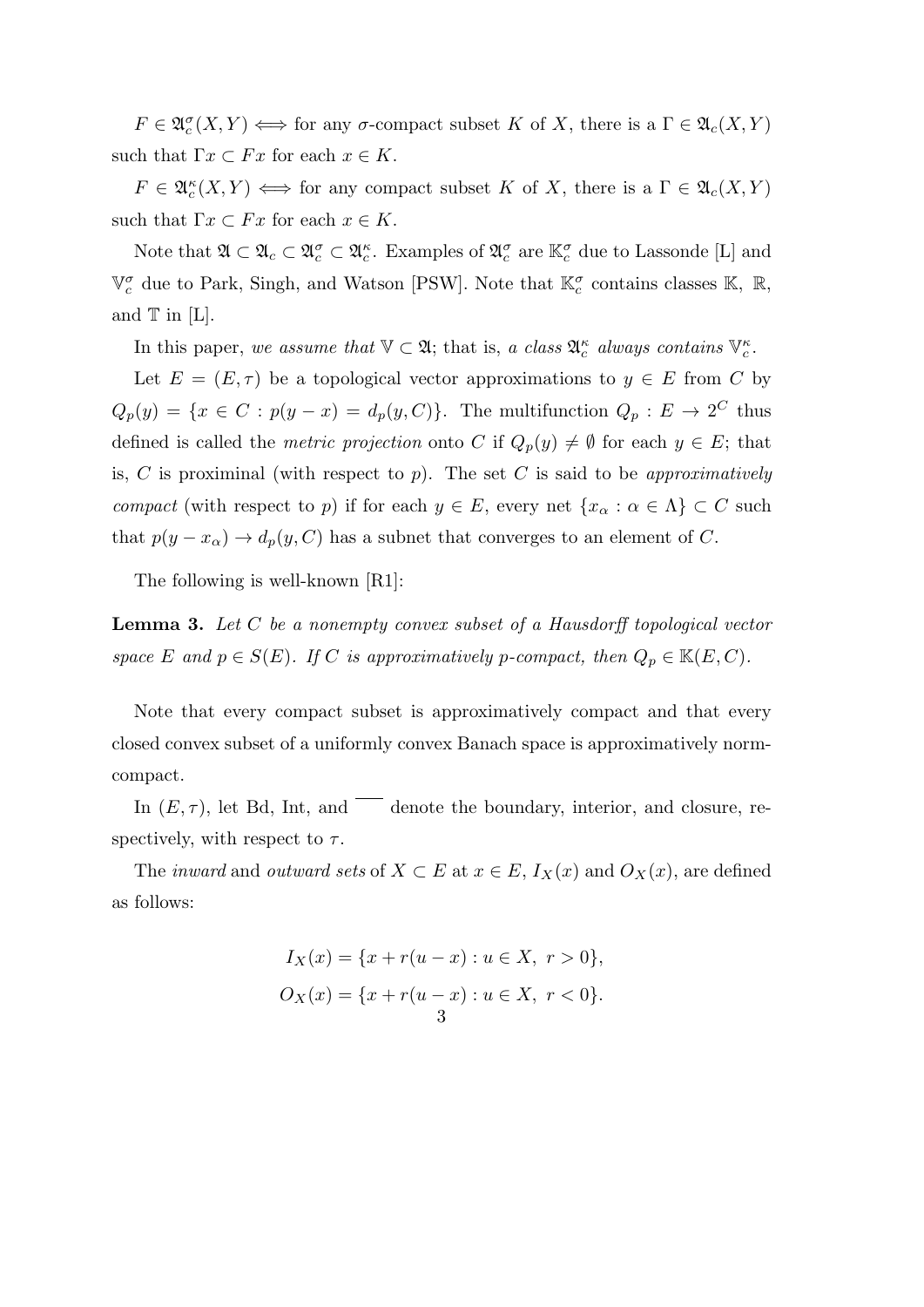Let *E* be a vector space, *p* a seminorm on *E*, and *C* a nonempty convex subset of *E*. A function  $g: C \to E$  is said to be

(i) *almost p*-*affine* if

$$
p(g(rx + (1 - r)y) - u) \leq rp(gx - u) + (1 - r)p(gy - u);
$$

(ii) *almost p*-*quasiconvex* if

$$
p(g(rx + (1 - r)y) - u) \le \max\{p(gx - u), p(gy - u)\},\
$$

for  $x, y \in C$ ,  $u \in E$ , and  $r \in (0, 1)$ .

For a topological space *X*, a function  $f: X \to \mathbb{R}$  is said to be *lower semicontinuous* (l.s.c.) if  $\{x \in X : fx > r\}$  is open for each  $r \in \mathbb{R}$ .

The following is well known:

**Lemma 4.** Let *X* and *Y* be topological spaces,  $h: X \times Y \to \mathbb{R}$  *l.s.c., and F* :  $X \to 2^Y$  *a compact-valued u.s.c. multifunction. Then*  $x \mapsto \inf\{h(x, y) : y \in Fx\}$ *is l.s.c. on X.*

# **3. MAIN RESULTS**

The following is a main result in this paper:

**Theorem 1.** Let  $(C, \sigma)$  be a convex space,  $E = (E, \tau)$  a Hausdorff topological *vector space containing C as a subset,*  $F: (C, \sigma) \to 2^E$ ,  $p \in S(E, w)$ ,  $Q_p: E \to$  $2^{(C,\tau)}$  the metric projection, and  $g \in \mathbb{C}((C,\tau),E)$  such that  $C \subset g(C)$ . Suppose *that either*

(I)  $E^*$  separates points of  $E$ *,*  $(C, \sigma)$  is compact,  $g^{-1}Q_pF \in \mathfrak{A}_c^{\kappa}((C, \sigma), (C, \tau))$ *, and for each*  $q \in S(E, w)$ *,*  $(x, y) \mapsto q(x - y)$  *is continuous on*  $(x, y) \in (C, \sigma) \times E$ ; *or*

(II) *E is locally convex,*  $\sigma = \tau$  *on C,* and  $g^{-1}Q_pF \in \mathfrak{A}_c^{\sigma}((C,\tau),(C,\tau))$  *is compact.*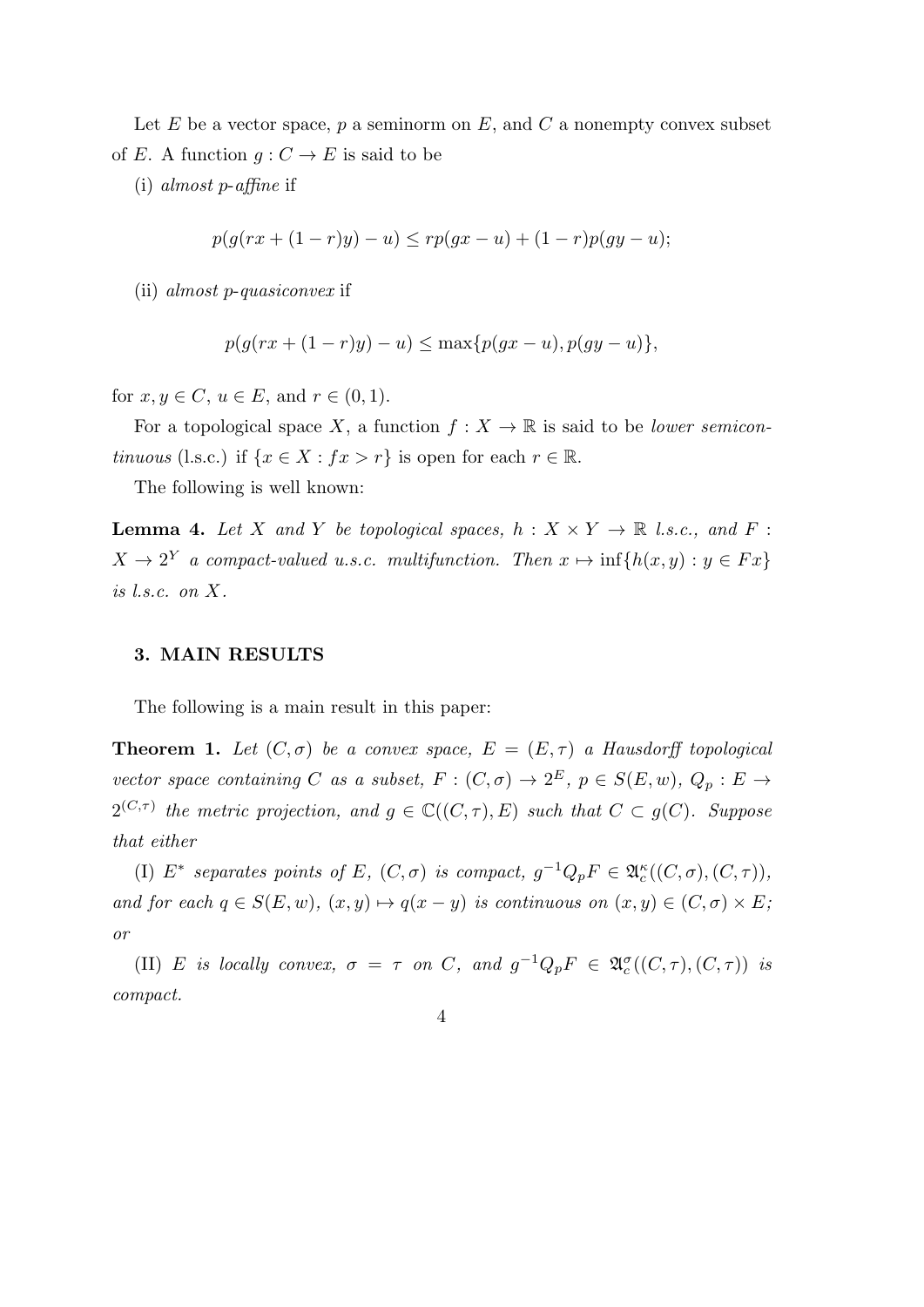*Then there exists an*  $(x_0, y_0) \in F$  *such that* 

$$
p(gx_0 - y_0) = d_p(y_0, C).
$$

*Moreover, if*  $gx_0 \in C$ *, then we have* 

$$
p(gx_0 - y_0) = d_p(y_0, \overline{I}_C(gx_0)).
$$

*In this case,*  $gx_0 \in \text{Bd} C$  *and*  $y_0 \notin \overline{I}_C(gx_0)$  *whenever*  $p(gx_0 - y_0) > 0$ *.* 

*Proof.* Under the assumptions (I) or (II), by Lemmas 2 or 1, respectively,  $g^{-1}Q_pF$ has a fixed point  $x_0 \in (g^{-1}Q_pF)x_0$ ; that is, there exists an  $(x_0, y_0) \in F$  such that  $gx_0 \in Q_p(y_0)$ ; or equivalently

$$
p(gx_0 - y_0) = d_p(y_0, C).
$$

If  $gx_0 \in C$ , then for  $z \in I_C(gx_0) \backslash C$ , there exist  $u \in C$  and  $r > 1$  such that  $z = gx_0 + r(u - gx_0)$ . Suppose that  $p(gx_0 - y_0) > p(z - y_0)$ . Since

$$
u = \frac{1}{r}z + (1 - \frac{1}{r})gx_0 \in C,
$$

we have

$$
p(u - y_0) \le \frac{1}{r}p(z - y_0) + (1 - \frac{1}{r})p(gx_0 - y_0) < p(gx_0 - y_0),
$$

a contradiction. Therefore,  $p(gx_0 - y_0) \leq p(z - y_0)$  for all  $z \in I_C(gx_0)$  and hence, for all  $z \in \overline{I}_C(gx_0)$ . Since  $gx_0 \in \overline{I}_C(gx_0)$ , we have

$$
p(gx_0 - y_0) = d_p(y_0, \overline{I}_C(gx_0)).
$$

Suppose that  $p(gx_0 - y_0) > 0$ . Then clearly  $y_0 \notin \overline{I}_C(gx_0)$ . Suppose that  $gx_0 \in$ Int *C*. Then  $\overline{I}_C(gx_0) = E$ . Since  $y_0 \in E$ , we have  $d_p(y_0, \overline{I}_C(gx_0)) = 0$ , which is a contradiction. This completes our proof.

$$
\overline{5}
$$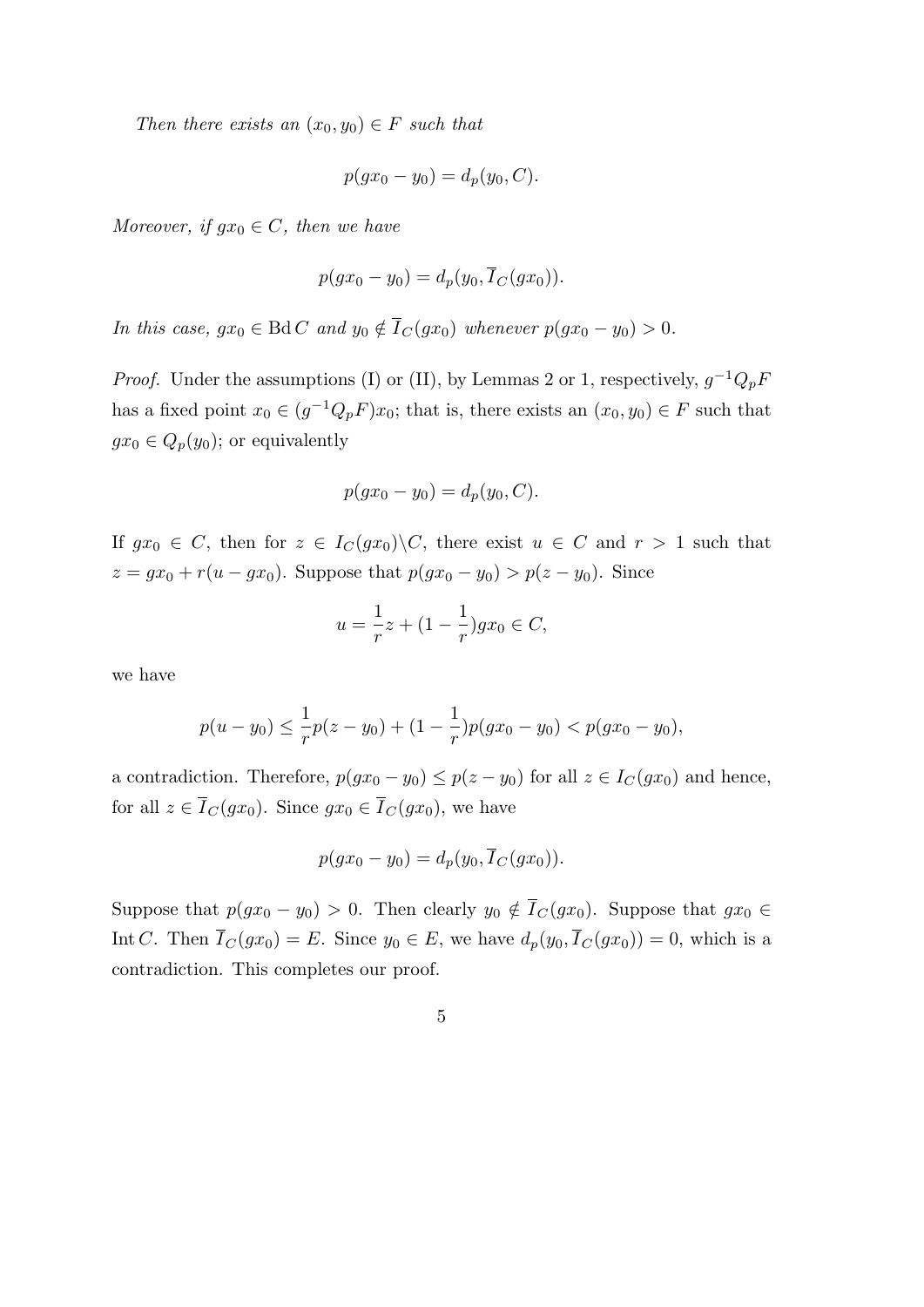**Remark.** Since  $\sigma$  and  $\tau$  on C may be different topologies in Case (I), we can consider various situations. In fact, in Case (I),  $\sigma$  and  $\tau$  are related only by

(\*) for each  $q \in S(E, w), (x, y) \mapsto q(x - y)$  is continuous on  $(C, \sigma) \times (E, \tau)$ .

Therefore, it is sufficient to assume that

(1) as a convex space,  $(C, \sigma)$  has a topology  $\sigma$  finer than the relative one with respect to  $(E, w)$ ; and

(2)  $\tau$  is any topology finer than *w*.

**Corollary 1.1.** *Under the hypothesis of Theorem 1, if*  $q(C) = C$ *, then the following equivalent statements hold:*

(i) *There exists an*  $(x_0, y_0) \in F$  *such that* 

$$
p(gx_0 - y_0) = d_p(y_0, \overline{I}_C(gx_0)).
$$

(ii) If  $H: C \to 2^E$  is a multifunction such that for any  $(x, y) \in F$  with  $gx \notin Hx$ , *there exists a*  $z \in \overline{I}_C(gx)$  *satisfying* 

$$
p(gx - y) > p(z - y)
$$

*then*  $gx_0 \in Hx_0$  *for some*  $x_0 \in C$ *.* 

(iii) *If*  $H: C \to 2^E$  *is a multifunction such that*  $Hx \subset \overline{I}_C(gx)$  *for all*  $x \in C$ *and that, for each*  $(x, y) \in F$  *with*  $gx \notin Hx$ *, there exists a*  $z \in Hx$  *satisfying* 

$$
p(gx - y) > p(z - y),
$$

*then*  $gx_0 \in Hx_0$  *for some*  $x_0 \in C$ *.* 

*Proof.* (i)  $\implies$  (ii) For the  $(x_0, y_0) \in F$  in (i), suppose that  $gx_0 \notin Hx_0$ . Then, by assumption, for any  $y \in F x_0$  there exists a  $z \in \overline{I}_C(g x_0)$  satisfying

$$
p(gx_0 - y) > p(z - y).
$$

This contradicts (i).

6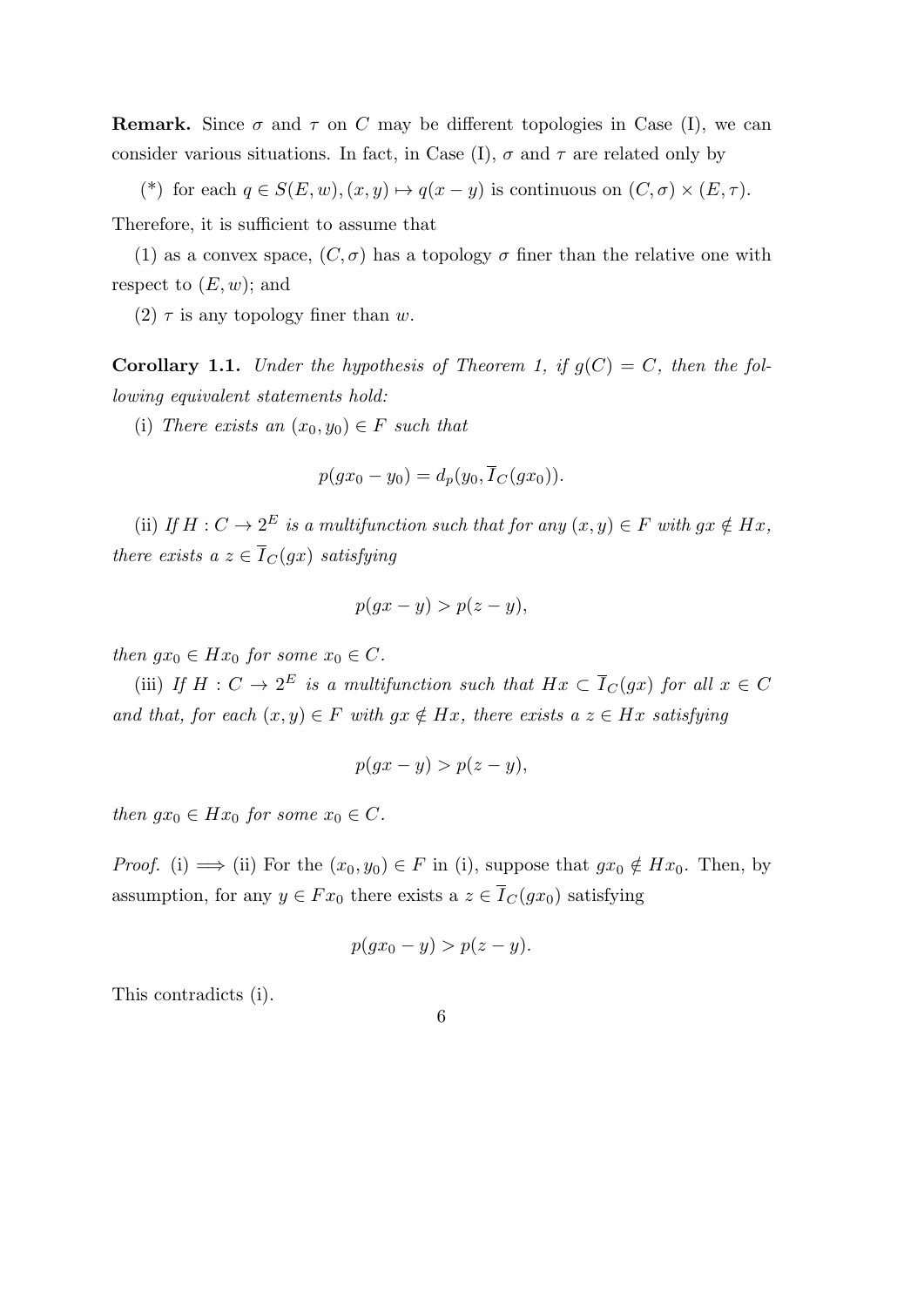(ii)  $\implies$  (iii) Note that  $Hx \subset \overline{I}_C(gx)$ . Therefore, for each  $(x, y) \in F$  with  $gx \notin Hx, z \in Hx$  satisfies the inequality in (ii).

(iii)  $\implies$  (i) Suppose that, for any  $(x, y) \in F$ , there exists a  $z \in \overline{I}_C(gx_0)$  such that

$$
p(gx - y) > p(z - y).
$$

Let  $H: C \to 2^E$  be defined by  $Hx = \{z \in \overline{I}_C(gx) : p(gx - y) > p(z - y) \text{ for some }$ *y* ∈ *Fx*<sup>}</sup> for *x* ∈ *C*. Then *gx* ∉ *Hx* for all *x* ∈ *C* by definition. However, for each  $(x, y) \in F$ , there exists a  $z \in Hx$  satisfying the inequality in (iii). This contradicts (iii). Therefore, we should have (i). This completes our proof.

# **Particular Forms.**

1. If *C* is a compact convex subset of a locally convex Hausdorff topological vector space  $E, g = 1_C$ , and  $F = H \in \mathbb{K}(C, E)$ , then Corollary 1.1(ii) reduces to Reich [R2, Theorems 1 and 2].

2. Some variants of Corollary 1.1 are obtained by Sehgal, Singh, and Gastle [SSG, Theorem 1 and Corollaries 1 and 3] for a continuous multifunction *F ∈*  $\mathbb{K}(C, E).$ 

The following is basic for various coincidence or fixed point results, especially, for normed vector spaces.

**Corollary 1.2.** *Under the hypothesis of Theorem 1, if*  $g(C) = C$ *, then there exists an*  $(x_0, y_0) \in F$  *such that*  $d_p(gx_0, Fx_0) = 0$  *whenever one of the following conditions holds:*

(i) For each  $(x, y) \in F$ ,  $p(gx - y) > 0$  implies  $p(gx - y) > d_p(y, \overline{I}_C(gx))$ .

(ii) *For each*  $(x, y) \in F$ *, there exists a number*  $\lambda$  *(real or complex, depending on whether E is real or complex) such that*

$$
|\lambda| < 1 \quad and \quad \lambda gx + (1 - \lambda)y \in \overline{I}_C(gx).
$$

(iii) *For each*  $x \in X$ *, we have*  $Fx \subset I_C(gx)$ *.* 7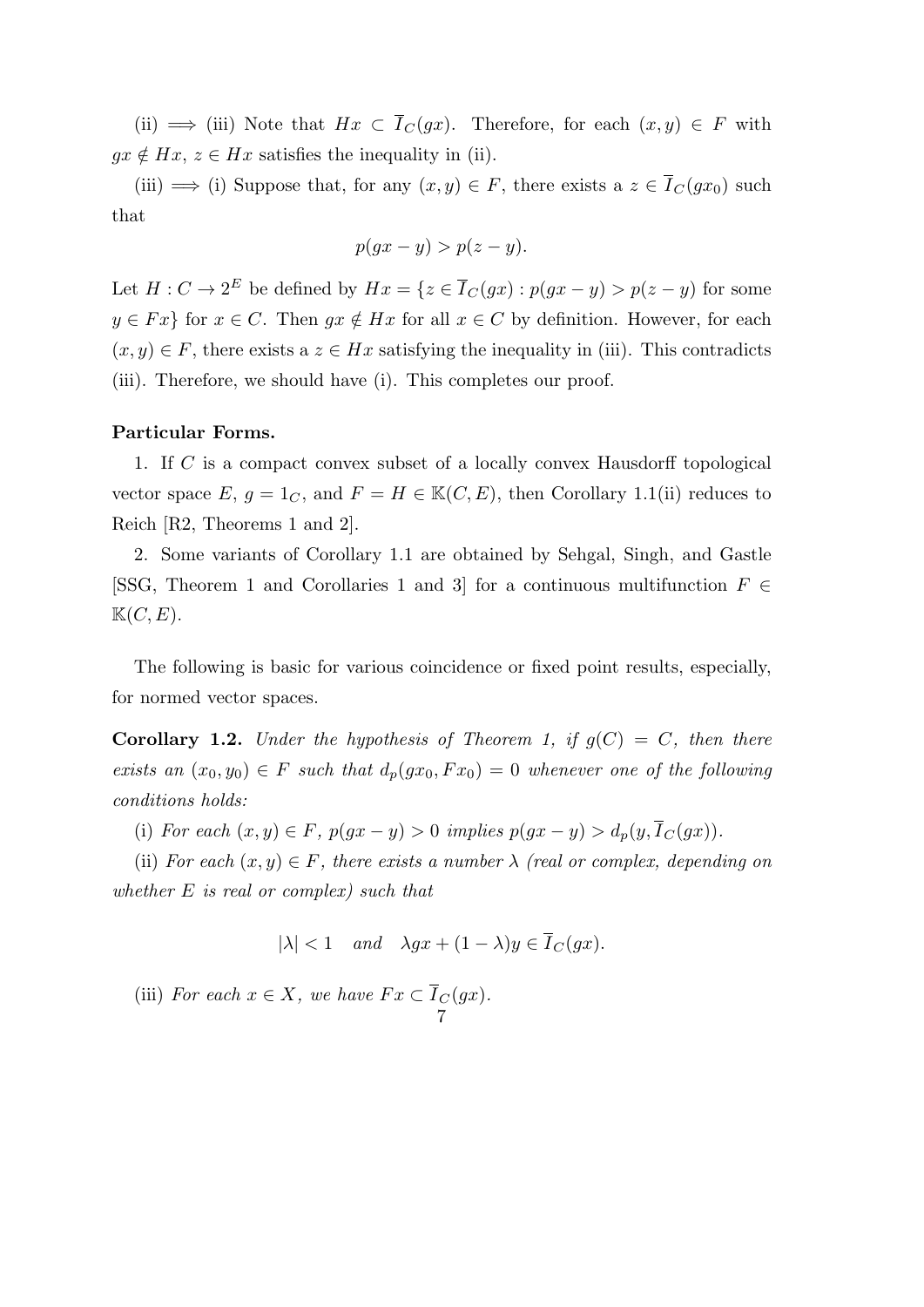*Proof.* (i) For the  $(x_0, y_0) \in F$  in the conclusion of Theorem 1, suppose that  $d_p(gx_0, Fx_0) > 0$ . Then, for  $y_0 \in Fx_0$ , we have  $p(gx_0 - y_0) > d_p(y_0, \overline{I}_C(gx_0))$ , which contradicts the conclusion of Theorem 1.

(ii) Suppose that  $p(gx - y) > 0$  for  $(x, y) \in F$ . By putting  $z = \lambda gx + (1 - \lambda)y \in$  $\overline{I}_C(gx)$ , we have

$$
p(z - y) \le |\lambda| p(gx - y) < p(gx - y)
$$

and hence

$$
d_p(y, I_C(gx)) < p(gx - y).
$$

Therefore, (ii) implies (i).

(iii) Put  $\lambda = 0$  in (ii).

**Particular Form.** For  $\sigma = \tau$ ,  $g = 1_C$  and  $\mathbb{V}_c^{\sigma}$  instead of  $\mathfrak{A}_c^{\sigma}$ , a normed vector space version of Corollary 1.2 is due to Park, Singh, and Watson [PSW, Corollary 1].

Recall that a map  $g: X \to Y$  is *proper* if  $g^{-1}(K)$  is compact whenever K is compact in *Y* .

The following is an example satisfying the hypothesis of Theorem 1:

**Corollary 1.3.** *Let C be a nonempty convex subset of a normed vector space E and*  $Q: E \to 2^C$  *the metric projection satisfying* 

(1)  $Qx \neq \emptyset$  for each  $x \in E$ ; and

(2) *Q maps compact subsets of E onto compact subsets of C.*

*Let*  $g: C \to C$  *be a continuous, proper, almost quasiconvex surjection and*  $f: C \to C$ *E a compact continuous map.*

*Then there exists an*  $x_0 \in C$  *such that* 

$$
||gx_0 - fx_0|| = d(fx_0, I_C(gx_0)) = d(fx_0, C).
$$

*Proof.* As in the proof of Sehgal and Singh [SS, Theorem 3], we can show that  $g^{-1}Qf \in \mathbb{K}(C, C)$ . Since *f* is compact, *Q* satisfies (2), and *g* is proper, we know that  $g^{-1}Qf$  is compact. Therefore, by Theorem 1(II), we have the conclusion.

8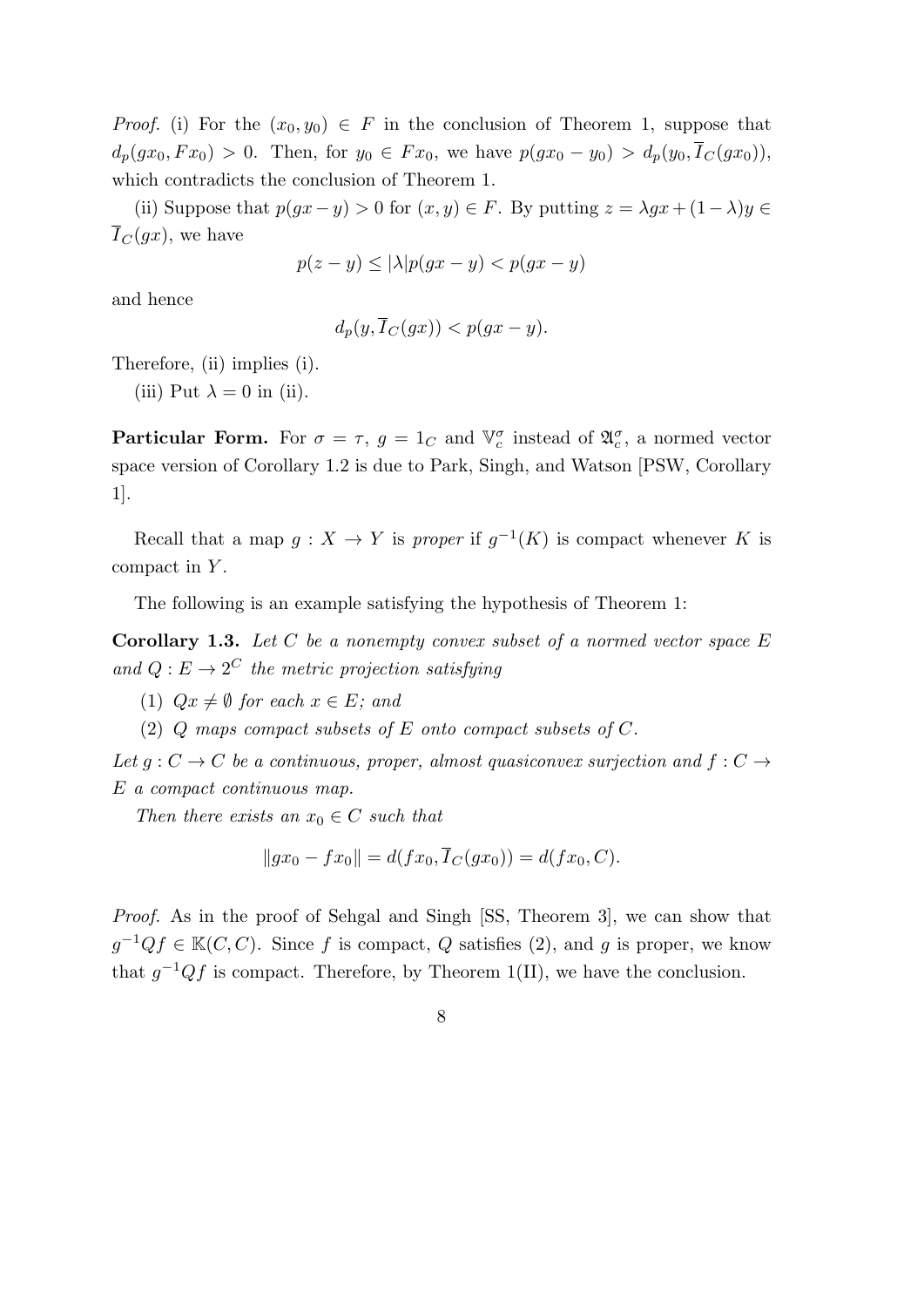#### **Particular Forms.**

1. If *g* is almost affine instead of almost quasiconvex, then Corollary 1.3 reduces to Sehgal and Singh [SS, Theorem 3].

2. If *C* is approximatively compact, then *Q* satisfies conditions (1) and (2) of Corollary 1.3. See Lemma 3.

By putting  $\sigma = \tau$  in Theorem 1, we obtain the following useful result:

**Theorem 2.** *Let C be a convex subset of a Hausdorff topological vector space E,*  $p \in S(E)$  *and*  $g \in \mathbb{C}(C, C)$  *with acyclic fibers. Suppose that either* 

- (I)  $E^*$  separates points of  $E$ ,  $C$  is compact, and  $F \in \mathfrak{A}_c^{\kappa}(C, E)$ ; or
- (II) *E is locally convex, C is approximatively p*-compact,  $F \in \mathfrak{A}_c^{\sigma}(C, E)$  *is compact, and g is proper.*

*Then there exists an*  $(x_0, y_0) \in F$  *such that* 

$$
p(gx_0 - y_0) = d_p(y_0, \overline{I}_C(gx_0)).
$$

*Moreover,*  $gx_0 \in \text{Bd } C$  *and*  $y_0 \notin \overline{I}_C(gx_0)$  *whenever*  $p(gx_0 - y_0) > 0$ *.* 

*Proof.* Since *g* has acyclic fibers, we have  $C = g(C)$ . Consider the metric projection  $Q_p: E \to 2^C$ . Then by Lemma 3,  $Q_p \in \mathbb{K}(E, C) \subset \mathfrak{A}(E, C)$ .

(I) Note that  $g^{-1}$  ∈  $\mathbb{V}(C, C) \subset \mathfrak{A}(C, C)$ . Since  $\mathfrak{A}_c$  is closed under composition, we have  $g^{-1}Q_pF \in \mathfrak{A}_c^{\kappa}(C, C)$ .

(II) Since *F* is compact and  $Q_p$  is u.s.c. and compact-valued, we know  $Q_pF$ is compact. Let  $K = \overline{(Q_p F)(C)} \subset C$ . Then  $g^{-1}|_K$  has the closed graph with Hausdorff compact range since *g* is proper. Therefore  $g^{-1}|_K \in V(K, C) \subset \mathfrak{A}(K, C)$ . Therefore,  $g^{-1}Q_pF \in \mathfrak{A}_c^{\sigma}(C, C)$  is compact.

In any case, by Theorem 1, the conclusion follows.

9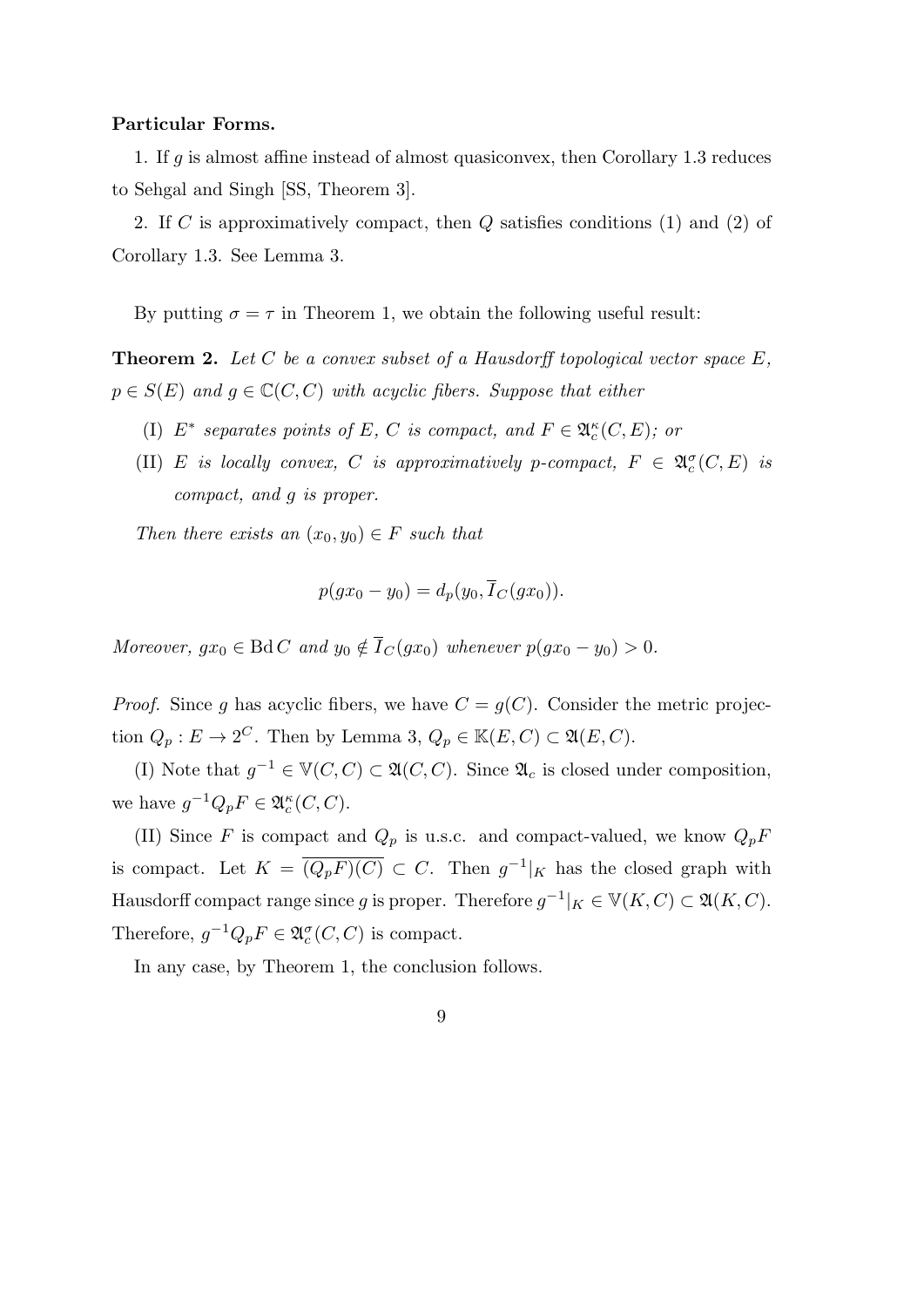#### **Particular Forms.**

1. If *C* itself is compact,  $g = 1_C$ , and  $F = f \in \mathbb{C}(C, E)$ , then Theorem 2 for a normed vector space is just Fan [F, Theorem 2], which is the origin of Theorem 2.

2. For  $g = 1_C$  and  $F = f \in \mathbb{C}(C, E)$ , Theorem 2(II) reduces to Reich [R1, Corollary 2.2].

3. If *C* itself is compact in (II), then  $g \in \mathbb{C}(C, C)$  is clearly proper. In this case, Theorem 2 for a normed vector space and for  $F = f \in \mathbb{C}(C, E)$  improves Carbone and Conti [CC, Corollary 1]. Moreover, for an almost affine map *g*, Theorem 2 for a normed vector space reduces to Prolla [Pr, Theorem].

4. If *p* is a norm and  $F = f$ , Theorem 2(II) improves Carbone and Conti [CC, Theorem and Corollary 2].

5. For  $g = 1_C$  and  $\mathbb{V}_c^{\sigma}$  instead of  $\mathfrak{A}_c^{\sigma}$ , Theorem 2(II) reduces to Park, Singh, and Watson [PSW, Theorem 3].

6. For  $q = 1_C$ , Theorem 2(II) reduces to Park [P3, Theorem 5].

Under the hypothesis of Theorem  $2(I)$ , we obtain a very general coincidence theorem.

**Theorem 3.** *Let C be a compact convex subset of a topological vector space E,*  $F \in \mathfrak{A}_{c}^{\kappa}(C, E), g \in \mathbb{C}(C, C)$  *with acyclic fibers. If*  $E^*$  *separates points of*  $E$ *, then there exists an*  $x_0 \in C$  *such that*  $gx_0 \in Fx_0$  *whenever one of the conditions* (i)–(iii) *in Corollary 1.2 holds for each*  $p \in S(E, w)$ *.* 

*Proof.* Since (iii)  $\implies$  (ii)  $\implies$  (i) as shown in the proof of Corollary 1.2, it suffices to assume (i). Note that the hypothesis of Theorem  $1(I)$  is satisfied for each  $p \in S(E, w)$  as shown in the proof of Theorem 2. Moreover, since *C* is compact, we may regard  $F \in \mathfrak{A}_c(C, E)$ . Therefore, by Corollary 1.2, for each  $p \in S(E, w)$ we have

$$
F_p = \{ x \in C : d_p(gx, Fx) = 0 \} \neq \emptyset.
$$

Since  $F$  is u.s.c. and compact-valued, by Lemma 4,  $F_p$  is a nonempty closed subset of *C*. Further,  ${F_p : p \in S(E, w)}$  has the finite intersection property. In

$$
10\quad
$$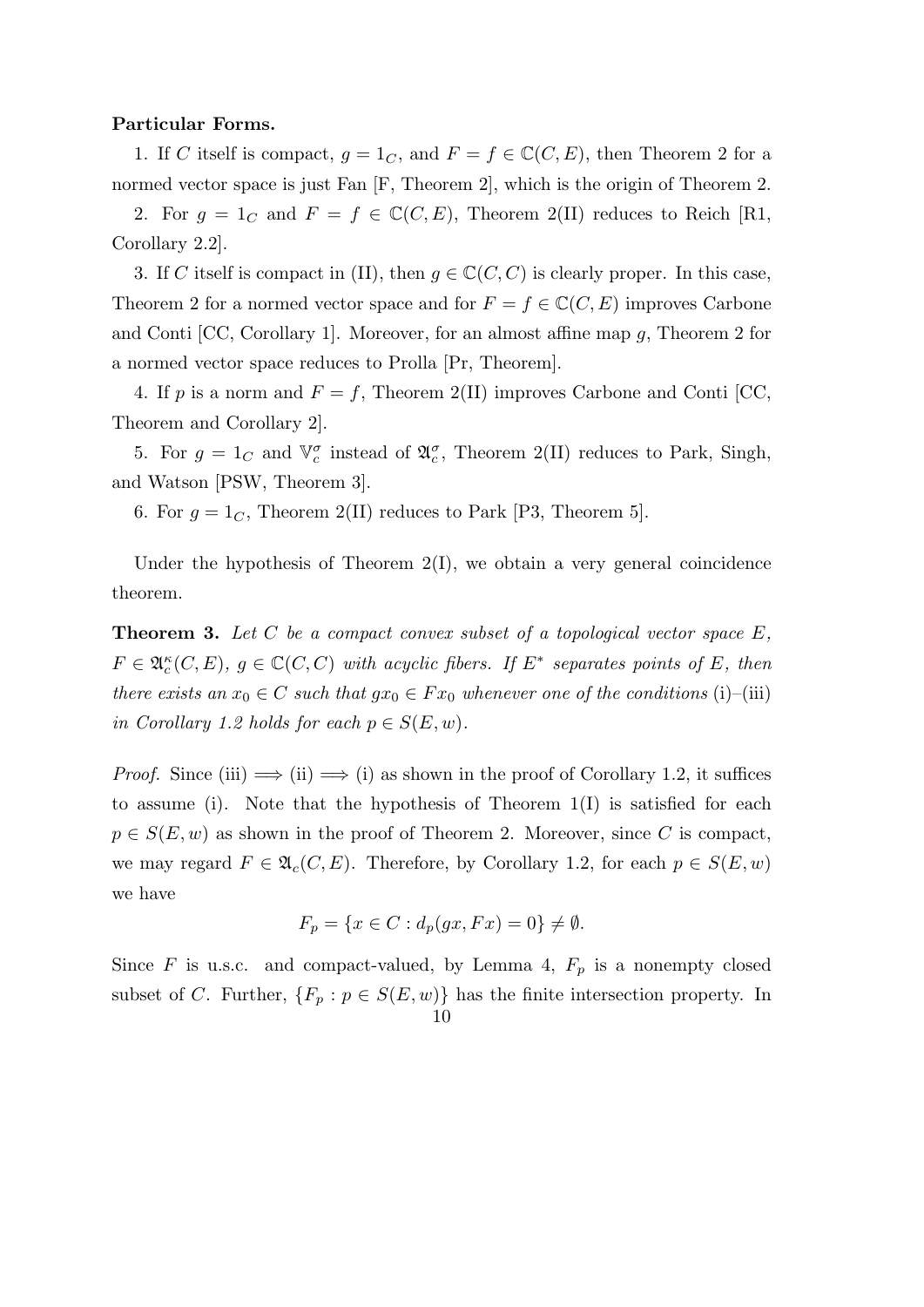fact, for each  $\{p_1, p_2, \cdots, p_n\} \subset S(E, w)$  we have  $p = \sum_{i=1}^n p_i \in S(E, w)$  and  $F_p \subset \bigcap_{i=1}^n F_{p_i}$ . Since *C* is compact, we have an  $u \in \bigcap \{F_p : p \in S(E, w)\} \neq \emptyset$ .

Now, we claim that  $gu \in Fu$ . Suppose that  $gu \notin Fu$ . Then the origin 0 does not belong to the compact set  $K = gu - Fu$ . For each  $z \in K$  there exists a  $p_z \in S(E, w)$  such that  $p_z(z) > 0$ . Since  $p_z$  is continuous on *E*, there exists an open neighborhood  $U_z$  of z such that  $p_z(y) > 0$  for every  $y \in U_z$ . Let  $\{U_{z_1}, \dots, U_{z_k}\}\)$ a finite subcover of the cover  $\{U_z\}_{z \in K}$  of  $K$  and  $p_u = \sum_{i=1}^k p_{z_i} \in S(E, w)$ . Since  $p_u|_K$  is continuous, it attains its infimum on *K*. Since the minimum can not be zero, we have  $d_{p_u}(gu, Fu) > 0$ . This contradicts  $u \in \bigcap \{F_p : p \in S(E, w)\} \neq \emptyset$ . This completes our proof.

### **Particular Forms.**

1. For a locally convex Hausdorff topological vector space  $E, F \in \mathbb{K}(C, E)$ , and  $g = 1<sub>C</sub>$ , Theorem 3 for (i) reduces to Reich [R1, Theorem 3.1], [R2, Theorem 2], and improves Sehgal, Singh, and Gastl [SSG, Corollary 1].

2. If *E* has the weak topology,  $F \in \mathbb{K}(C, E)$ , and  $q = 1<sub>C</sub>$ , then Theorem 3 for (i) improves Ding and Tan [DT, Corollary 1].

3. For a locally convex Hausdorff topological vector space *E* with the weak topology and  $F \in \mathbb{K}(C, E)$ , Theorem 3 reduces to Ding and Tan [DT, Theorems  $4-6$ .

4. For a normed vector space *E* and  $F = f \in \mathbb{C}(C, E)$ , Theorem 3 extends Sessa and Singh [SeS, Theorem 4].

5. For  $g = 1<sub>C</sub>$ , Theorem 3 reduces to Park [P3, Theorem 4].

Recall that a reflexive Banach space *E* has the *Oshman property* if the metric projection *Q* on every closed convex subset belongs to K(*E, C*).

**Theorem 4.** *Let C be a closed convex subset of a Banach space E with the Oshman property,*  $F \in \mathfrak{A}_{c}^{\kappa}(C, E)$  *a compact map,*  $g \in \mathbb{C}(C, C)$  *a proper map with acyclic fibers, Then there exists an*  $(x_0, y_0) \in F$  *such that* 

$$
||gx_0 - y_0|| = d(y_0, C) = d(y_0, \overline{I}_C(gx_0)).
$$

*Proof.* Just follow the proof of Theorem 2(I).

11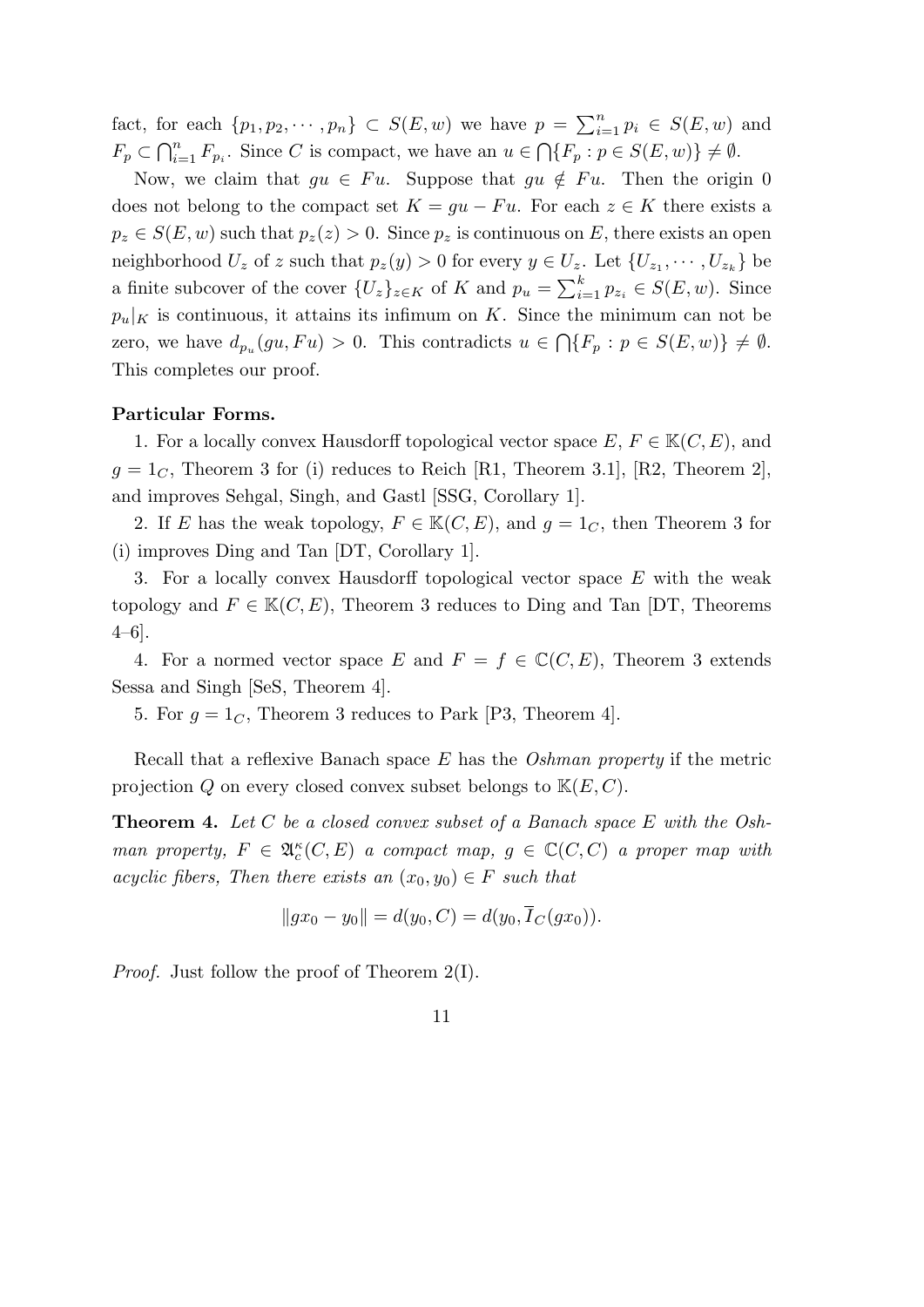### **Particular Forms.**

1. For  $g = 1_C$  and  $F = f \in \mathbb{C}(C, E)$ , Theorem 4 is due to Reich [R2, Proposition 2.3].

2. For  $g = 1_C$  and  $\mathbb{K}_c^{\sigma}$  instead of  $\mathfrak{A}_c^{\kappa}$ , Theorem 4 reduces to Park, Singh, and Watson [PSW, Theorem 4].

3. For  $g = 1_X$ , Theorem 4 reduces to Park [P3, Theorem 6].

**Corollary 4.1.** *Under the hypothesis of Theorem 4, there exists an*  $x_0 \in C$  *such that*  $gx_0 \in Fx_0$  *if one of the following conditions holds:* 

(i) For each  $x \in C$  with  $d(qx, Fx) > 0$  and each  $y \in Fx$ , there exists a  $z \in C$  $\overline{I}_C(gx)$  *such that* 

$$
||gx - y|| > ||z - y||.
$$

(ii) *For each*  $(x, y) \in F$ *, there exists a number*  $\lambda$  *(as in Corollary 1.2) such that* 

$$
|\lambda| < 1 \quad and \quad \lambda gx + (1 - \lambda)y \in \overline{I}_C(gx).
$$

(iii) *For each*  $x \in C$ *,*  $Fx \subset \overline{I}_C(gx)$ *.* 

# **Particular Forms.**

1. For  $g = 1_C$  and K instead of  $\mathfrak{A}_c^{\kappa}$ , Corollary 4.1 reduces to Reich [R1, Proposition 3.2 and Theorem 3.3], [R2, Theorems 6 and 7].

2. For  $g = 1_C$  and  $\mathbb{V}_c^{\sigma}$  instead of  $\mathfrak{A}_c^{\kappa}$ , Corollary 4.1 reduces to Park, Singh, and Watson [PSW, Corollary 2].

3. For  $g = 1<sub>C</sub>$ , Corollary 4.1 reduces to Park [P3, Corollary 4].

12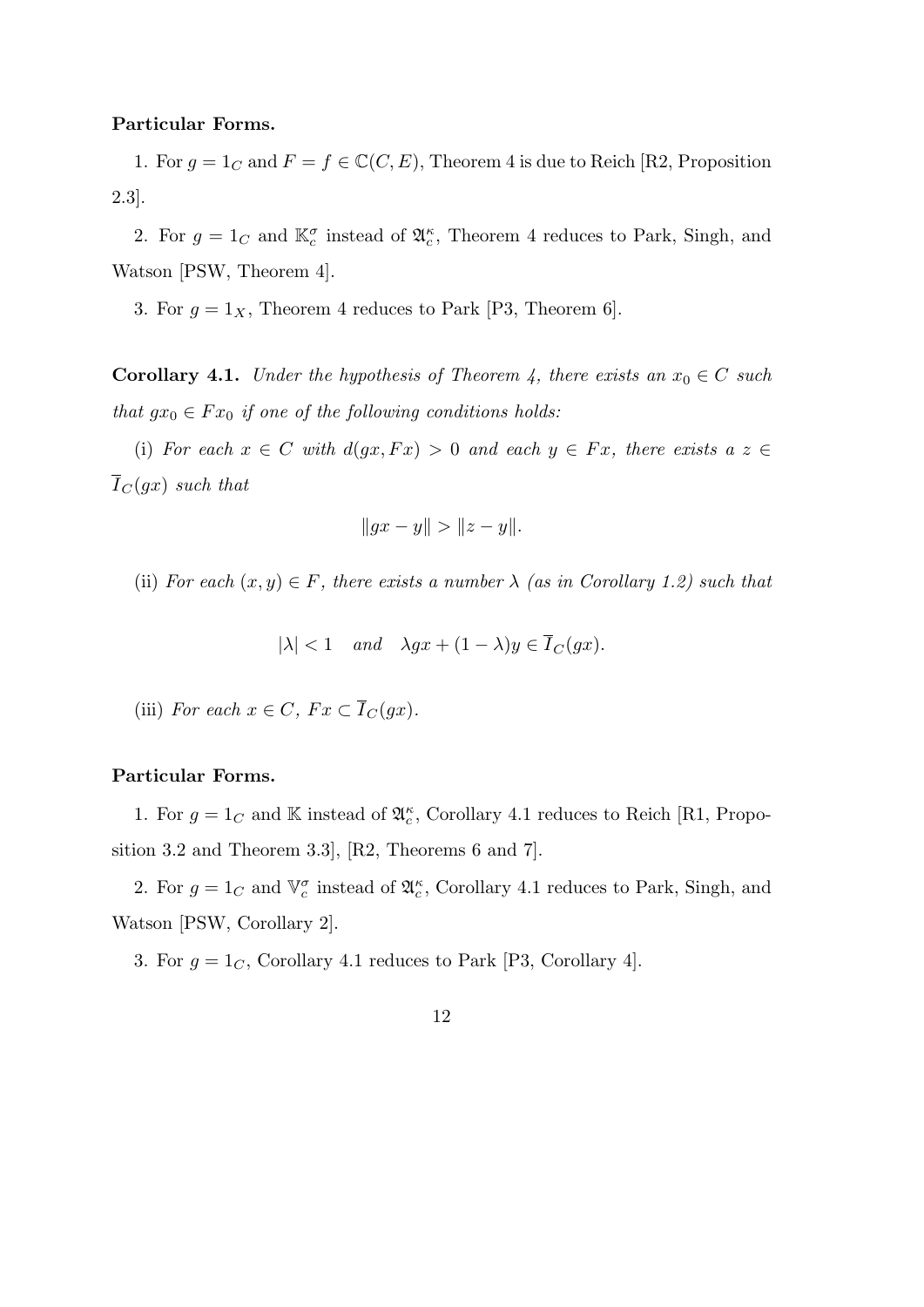**Final Remark.** In Theorems 2 and 4, if  $F \in \mathbb{K}(C, E)$  and *F* is l.s.c. (hence, *F* is continuous), then some authors obtained the following conclusion:

(A) There exists an  $x_0 \in C$  such that

$$
d_p(gx_0, Fx_0) \le d_p(z, Fx_0) \quad \text{for all} \quad z \in \overline{I}_C(gx_0).
$$

Note that (A) implies the following conclusion of Theorems 2 and 4:

(B) There exists an  $(x_0, y_0) \in F$  such that

$$
p(gx_0 - y_0) \le p(z - y_0) \quad \text{for all} \quad z \in \overline{I}_C(gx_0).
$$

In fact, since  $Fx_0$  is compact there exists an  $y_0 \in Fx_0$  such that  $d_p(gx_0, Fx_0)$  $p(gx_0 - y_0)$  and hence

$$
p(gx_0 - y_0) \le d_p(z, Fx_0) \le p(z - y_0)
$$
 for all  $z \in \overline{I}_C(gx_0)$ .

Note that there are examples of  $F \in \mathbb{K}(C, E)$  which does not satisfy (A). Therefore, in order to ensure  $(A)$ , the lower semicontinuity of  $F$  is not dispensable.

However, for  $F \in V(C, E)$ , (A) can not be true even if *F* is continuous and  $g = 1_C$ .

**Example.** Let  $C = [-1, 1] \times \{0\} \subset \mathbb{R}^2 = E$ ,  $g = 1_C$ , and

$$
Fx = [(-2,0), (0,2)] \cup [(0,2), (2,0)]
$$

for  $x \in C$ , where  $[P,Q]$  stands for the line segments joining points  $P,Q \in \mathbb{R}^2$ . Then  $F: C \to E$  is constant map and hence continuous. Note that, obviously, there is no  $x_0 \in C$  satisfying (A). However,  $x_0 = (1, 0)$  and  $y_0 = (3/2, 1/2)$  satisfies (B).

Therefore, for acyclic maps or maps in more general classes the conclusion (B) seems to be more natural than (A).

### 13